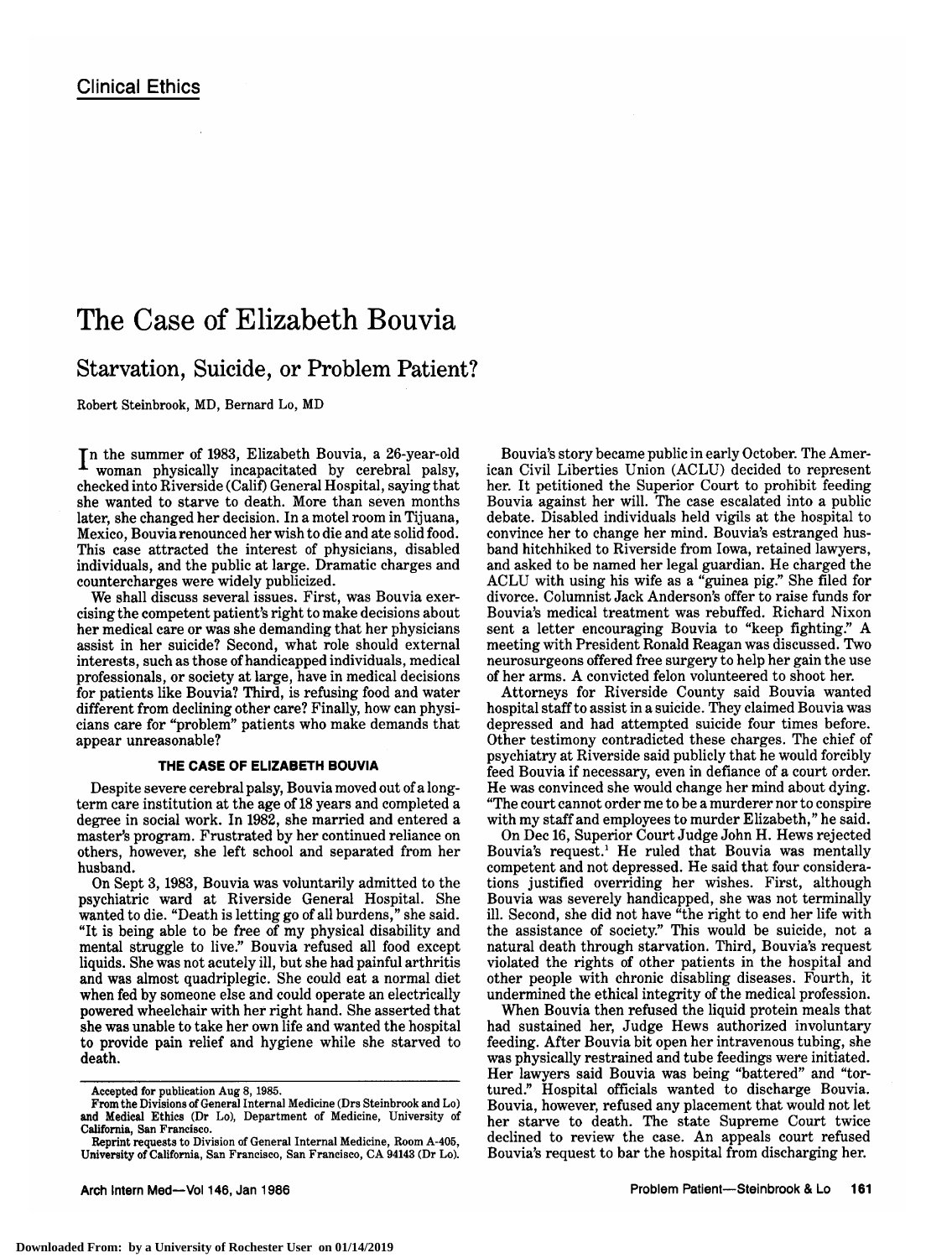The public rhetoric escalated. The associate chief of medicine said that Bouvia had demoralized the staff with her "diabolical" demands and that media coverage encouraged her to continue her fight.

On Feb 6, 1984, Judge Hews made permanent his order allowing forced feeding. Bouvia reiterated her refusal to eat. The standoff continued until April 7, when Bouvia unexpectedly checked herself out of the hospital. The hospital bill for the <sup>217</sup> days, excluding physicians' fees, was more than \$56,000, paid by Riverside County and by the state of California.

Bouvia went to the Hospital del Mar at Playas de Tijuana, Mexico, known for amygdalin (Laetrile) treatments for cancer. She believed the staff would help her die. Her new physicians, however, became convinced that she wanted to live. Two weeks later, Bouvia left the hospital, hired nurses, and moved to <sup>a</sup> motel. Three days later, with friends, <sup>a</sup> reporter, and an intern from Hospital del Mar at her side, she gave up her plan to starve herself to death and took solid food. Bouvia said that she wanted treatment, including surgery to reduce muscle spasms.

As of August 1985, Bouvia's location and plans were not known. Her case was complicated further by the revelation that the newspaper reporter who covered the case most closely had <sup>a</sup> contract with Bouvia for book, television, and movie rights to her story.

#### COMPETENT PATIENT'S RIGHT TO DETERMINE MEDICAL CARE

Competent, informed patients have the right to refuse medical care, even when their refusal contradicts medical advice or might shorten their life.<sup>2</sup> This ethical principle has been supported by court decisions on such diverse treatments as blood transfusions for Jehovah's Witnesses and amputations for patients with gangrene. However, Bouvia's plan not to take food and water in the hospital involved more than a refusal of treatment. She wanted care while she died ofmalnutrition and dehydration. Her physicians considered this request to be assisting in <sup>a</sup> suicide or direct killing. Such assistance was morally and professionally unacceptable to them.<sup>3</sup>

The Bouvia decision supports the ethical principle that neither physicians nor patients may impose their wishes on the other.<sup>2,4</sup> Patients may decline treatment that physicians recommend. Physicians, however, cannot be required to provide care they consider medically unindicated or ethically inappropriate.

What considerations might justify not following a patient's wishes? The patient may be incompetent, uninformed, or coerced. Physicians might consider delaying <sup>a</sup> final decision while they try to correct conditions that impair competency, provide information, or eliminate any perceived coercion. Overriding a competent patient's informed decision is not justified. Attorneys for Riverside County argued that <sup>a</sup> patient who refuses nutrition even tually becomes incompetent and thus a candidate for involuntary feeding, because of the state's compelling interest in the preservation of life. Judge Hews, however, rejected these justifications for overriding Bouvia's wishes.

What difference does it make that Bouvia eventually changed her decision? Some might believe in retrospect that <sup>a</sup> paternalistic approach that discounted her stated with difficulties, however, because they are based on information unavailable to the patient or caregivers at the time of the original decision. Bouvia had undergone <sup>a</sup> careful evaluation that excluded psychiatric illness and incompetence. Her change of mind could not have been forecast at

the time of her initial decision. During her hospitalization, she had many opportunities to change her mind. Under these circumstances, the physician is not responsible for protecting <sup>a</sup> patient from the consequences of <sup>a</sup> competent decision.

It is legitimate to ask whether Bouvia had <sup>a</sup> medical problem at all and whether the hospital was the appropriate social institution to care for her problems. The physician's traditional roles are those of healer and student of disease. But the physician is not responsible if symptoms of a chronic illness cannot be cured or if <sup>a</sup> long-standing handicap cannot be reversed, nor is the physician responsible for solving the psychological, social, or economic problems caused by the patient's chronic disease. The physician's duties are to listen sympathetically, offer counseling and support, and provide appropriate referrals to community organizations, patient support groups, social workers, or psychologists.

Ironically, if Bouvia had carried out her plan outside of the hospital without assistance or had agreed to be dis charged, her physicians and the courts would have had no reason to interfere. In Brian Clark's play, Whose Life Is It Anyway?5 the quadriplegic sculptor who wants to die must sue to be discharged from the hospital, where he is being held against his will, so that he can carry out his plan. A judge eventually orders the hospital to discharge him. For seven months, this alternative was unacceptable to Bouvia.

#### ROLE OF EXTERNAL INTERESTS IN CLINICAL DECISIONS

In clinical decisions, the wishes of the patient take priority over the interests of others. In the Bouvia case, several claims were made about the importance of external interests. Bouvia's refusal of care involuntarily involved her physicians and the hospital staff. They considered her <sup>a</sup> disabled but otherwise healthy woman with <sup>a</sup> nonterminal condition who asked that they assist in her suicide. Her physicians felt that aiding with pain medicines while she starved was morally wrong, risked legal liability, and contradicted their duties to cure illness and respect the sanctity of life. Judge Hews agreed.

Similarly, the President's Commission for the Study of Ethical Problems in Medicine and Biomedical and Behavioral Research has argued that, in rare cases, limiting selfdetermination for an individual patient may be an acceptable cost of "securing the general protection of human life."6 In the Bouvia case, while the patient's self-determination and comfort were important, society's interest in maintaining <sup>a</sup> strong legal protection of life took precedence.

Caregivers also argued that acceding to Bouvia's plan would violate their consciences. A decision based on conscience involves more than personal discomfort or predilections. A violation of conscience must not only result in unpleasant feelings such as guilt or shame, but also <sup>a</sup> fundamental loss of integrity. Conscience involves deliberation based on moral principles.7 People should be willing to justify appeals to conscience in public debate. The physicians' decisions in the Bouvia case met these criteria.

Third parties allegedly harmed by Bouvia's starvation plan included other patients in the hospital and handicapped individuals in general. Agreeing to her plan was seen as compromising the care of other patients. If Bouvia were allowed to refuse nutrition and therefore die, other patients might get worse treatment or believe that they would receive inferior treatment. However, little empiric evidence was offered to support these assertions about the detrimental consequences of her actions.

Indeed, concerns about adverse consequences could have been addressed directly. In the hospital, physicians and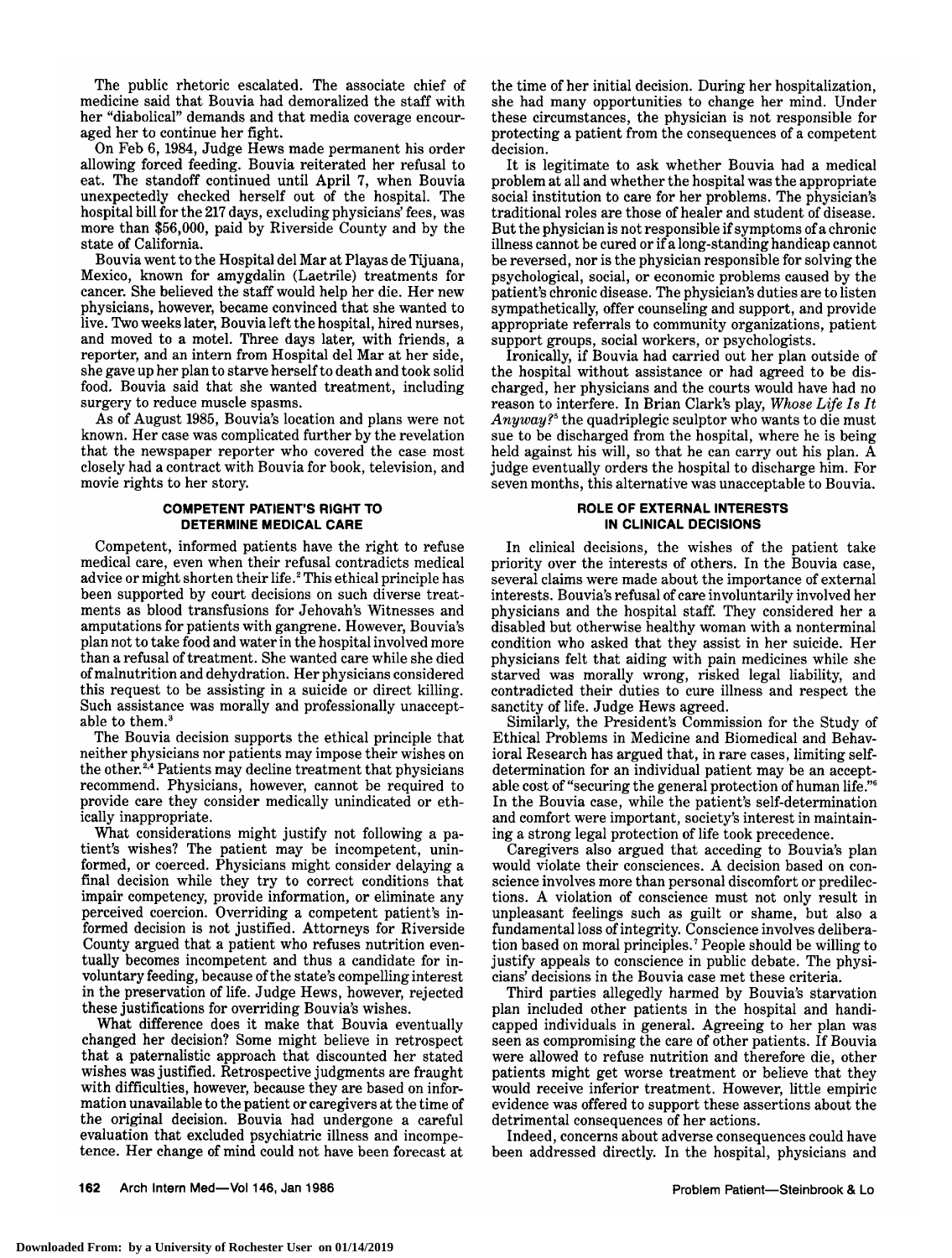administrators could have talked to other patients and staff about the issues and their responses, while respecting Bouvia's privacy. Such discussions occur commonly, for example, after <sup>a</sup> suicide on <sup>a</sup> psychiatric ward. Moreover, in public statements, physicians might have expressed sympathy for her plight and <sup>a</sup> commitment to provide highquality, compassionate care.

In <sup>a</sup> sense, Bouvia was being chastised as <sup>a</sup> poor role model for other patients or handicapped individuals, although she was under no obligation to be <sup>a</sup> role model. More positive role models for patients and the handicapped are needed, but this need did not justify overriding Bouvia's wishes.

#### DIFFERENCE BETWEEN FOOD AND WATER AND OTHER CARE

While the Bouvia case was decided on the issue of suicide, not feeding, much public and medical reaction to the Bouvia case focused on the feeding issue. Food and water are sometimes considered basic and humane care that must always be given, because they symbolize love and concern for the helpless.<sup>8</sup> Not feeding a dependent person seems cruel, but so did restraining Bouvia after she bit open her intravenous tube.

Feeding can be analyzed, like other interventions, by considering the risks and benefits of treatment and the patient's wishes. $841$  This concept of evaluating the benefits and burdens of providing food and water has been given judicial recognition by the California Court of Appeals in the Herbert  $\cose^{12}$  and by the New Jersey Supreme Court in the Conroy case.<sup>13</sup>

It is difficult to draw analogies from the Conroy or the Herbert cases to the Bouvia case because the situations were so different. Clarence Herbert was an irreversibly comatose patient for whom intravenous fluids and mechanical ventilation were discontinued. The California court ruled that "A treatment course which is only minimally painful or intrusive may nonetheless be considered disproportionate to the potential benefits if the prognosis is virtually hopeless for any significant improvement in condition."1

Claire Conroy was an 84-year-old nursing home resident with severe dementia who was unable to speak, bedridden, and incontinent. She had contractions, several decubitus ulcers, and <sup>a</sup> gangrenous left leg. The New Jersey Supreme Court permitted under certain circumstances the withhold ing of life-sustaining treatments, including food and water, from incompetent nursing home residents who would die within <sup>a</sup> year. Despite these decisions, the criteria for withholding food and water from patients, whether competent or incompetent, comatose or awake, remain controversial. Some have advocated "a slow and conservative approach" to preserve the commitment of physicians and society to compassionate care and the preservation of life.<sup>11</sup>

This approach of weighing benefits and burdens is useful in analyzing the Bouvia case. Tube feeding can be complicated by aspiration, discomfort, and the need for restraints. Parenteral hyperalimentation can be complicated by sepsis, pneumothorax, and metabolic disturbances. Different people will weigh the benefits and risks of feeding differently, just as they might accept or reject hemodialysis or blood transfusions. The preferences and values of the patient should usually prevail.

In essence, Bouvia told her caregivers that the burdens of eating outweighed the benefits. Her caregivers viewed the situation differently. The benefits of providing food and water seemed apparent. Bouvia was not terminally ill and had <sup>a</sup> long life expectancy. More importantly, her refusal of nutrition also involved the participation in her killing by others. Judge Hews said that Bouvia's "self-starvation with the assistance of society" would constitute suicide. He said that it was appropriate to force food on her to save her life. These latter considerations, not the emotional desire to provide food and water to <sup>a</sup> patient unable to provide them herself, were decisive in his ruling.

Can <sup>a</sup> handicapped individual incapable of feeding herself die <sup>a</sup> natural death through starvation, as, for example, <sup>a</sup> patient with end-stage renal disease might die <sup>a</sup> natural death through uremia? The Bouvia case raised but did not resolve this issue. There has never been <sup>a</sup> requirement that patients must be terminally ill before they can refuse treatment, although limitations on treatment occur most commonly when patients are gravely ill or moribund. Bouvia was no more nor less terminally ill than <sup>a</sup> stable patient with renal failure. But <sup>a</sup> "natural death through starvation" should not require the participation of others.

### MANAGING THE DISRUPTIVE PATIENT

While the Bouvia case is an unusual example of <sup>a</sup> patient's desire to determine medical care, it is <sup>a</sup> typical example of how a "problem" or "demanding" patient can disrupt hospital routines. From the start, Bouvia and her physicians were adversaries, not therapeutic allies. She was an un solicited patient who made unusual demands at <sup>a</sup> county hospital and made her case public.

Bouvia's physicians did not have the option of withdrawing from her case. They were frustrated in their efforts to discharge her. Under the glare of publicity, hostility and <sup>a</sup> confrontational approach to Bouvia and her lawyers seemed to develop. Nurses took notes on her visitors and her telephone calls, which later were used as evidence against Bouvia in court. These actions probably reinforced Bouvia's perception that the hospital was opposing her, rather than helping her. Public pronouncements and personal attacks may also have escalated the confrontation.

Physicians often care for demanding, angry, or hostile patients who challenge the caregiver's authority and selfconfidence." These patients may, for example, demand pain medicines that the physicians feel are not medically indicated. Such patients have been termed "hateful" because they evoke such strong negative reactions from caregivers.<sup>15,16</sup> Physicians should recognize the negative emotional reactions that the patients evoke in themselves and other caregivers, work through these reactions, and not let them interfere with care. How caregivers feel about the patient is much less important than how they behave toward the patient.<sup>15</sup>

Caring for such patients requires building <sup>a</sup> partnership between physician and patient and <sup>a</sup> willingness by both parties to negotiate. To provide effective care, the physician must listen to the patient, show empathy, and elicit the patient's beliefs about illness and expectations for care.<sup>17</sup> Spending time listening uncritically to the patient helps to establish <sup>a</sup> therapeutic physician-patient relationship and may allow shared and realistic goals to be set. If the patient's requests contradict good medical practice or ethical guidelines, physicians need to define their limits with sympathy and clarity.

In this unusual and time-consuming case, these principles may have been overlooked. While Bouvia's caregivers may have wished to ventilate their emotions in private, in public they might have deescalated the situation by minimizing media statements and emphasizing areas of agreement with their patient. In discussions with her, they might have stressed their empathy for the limitations imposed by her severe handicaps. Because caring for "problem" pa